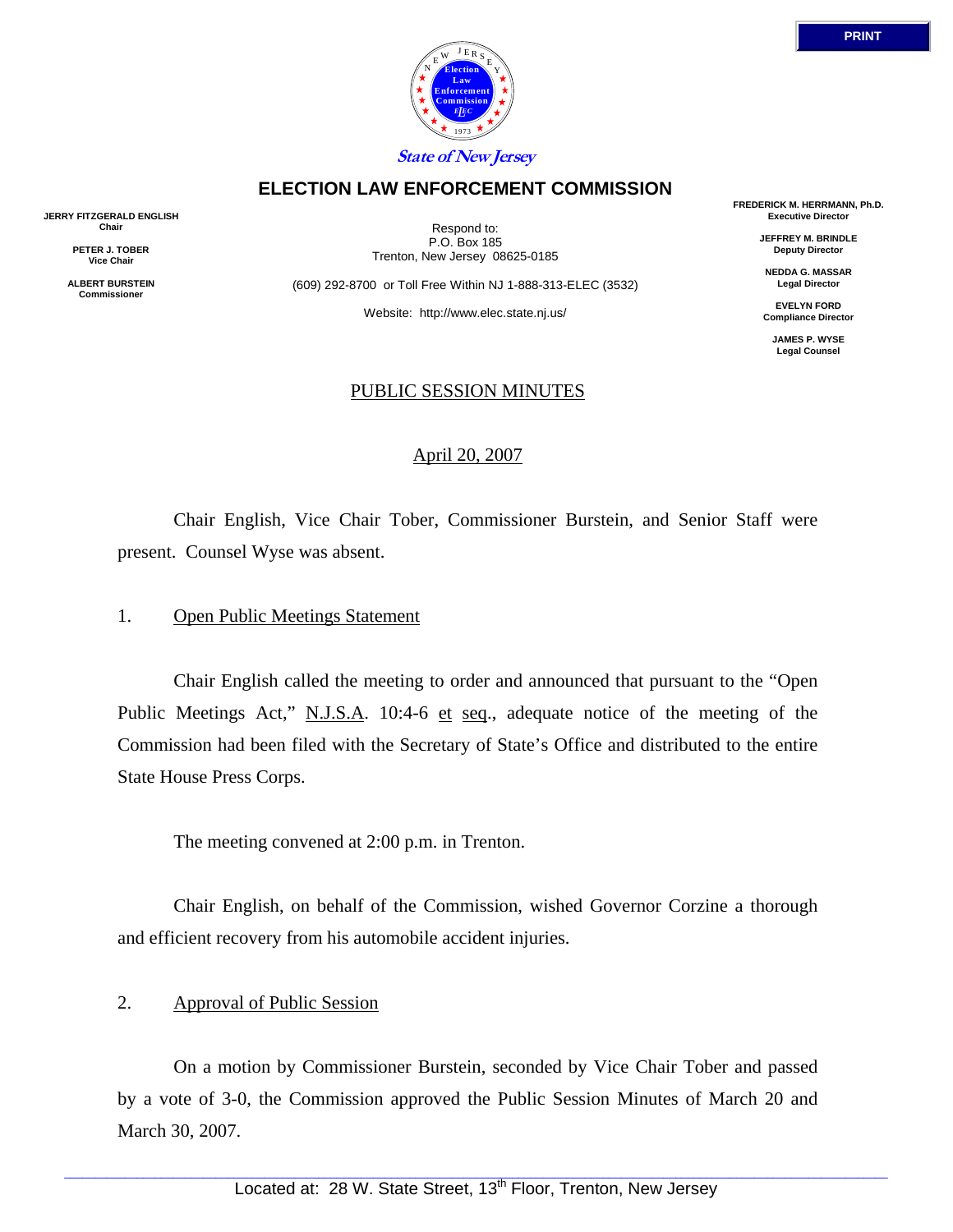#### 3. Executive Director's Report

#### A. State Ethics Commission Filing Update

 Executive Director Herrmann mentioned that pursuant to a request from the Attorney General, Commissioners should file their Financial Disclosure Statement forms with the State Ethics Commission by May  $1<sup>st</sup>$ , 2007. He said that each Commissioner should then notify Barbara Haley of the Office of the Attorney General by email ([barbara.haley@lps.state.nj.us\)](mailto:barbara.haley@lps.state.nj.us) that the statement has been filed and the date on which the filing occurred. He said that if a Commissioner is unable to meet the deadline, the Attorney General has directed that he be notified at [stuart.rabner@lps.state.nj.us.](mailto:stuart.rabner@lps.state.nj.us)

#### B. Staff Activities

 The Executive Director reported that Division of Special Programs Director Amy Davis and her staff presented a second Pay-to-Play seminar on March 22, 2007 at the Mercer County Community College. Executive Director Herrmann noted that based on the many responses to the evaluation forms that were passed out, Director Davis and her section did an outstanding job of explaining the law's complex requirements. He stated that in particular, Director Davis' remarks and her PowerPoint Presentation were very well received.

 Executive Director Herrmann alerted the Commissioners to the fact that on March 26, 2007, he participated in the annual meeting of the Public Integrity Editorial Board held at the American Society for Public Administration Conference in Washington, D.C. He indicated that the board reviewed: manuscript processing, book reviews, a biographical profile series, the content of forthcoming issues, and activities of the journal's publisher M.E. Sharpe. According to Executive Director Herrmann the group complimented him on his 1997 journal article on the structuring of ethics agencies that has become widely used in the field of public administration.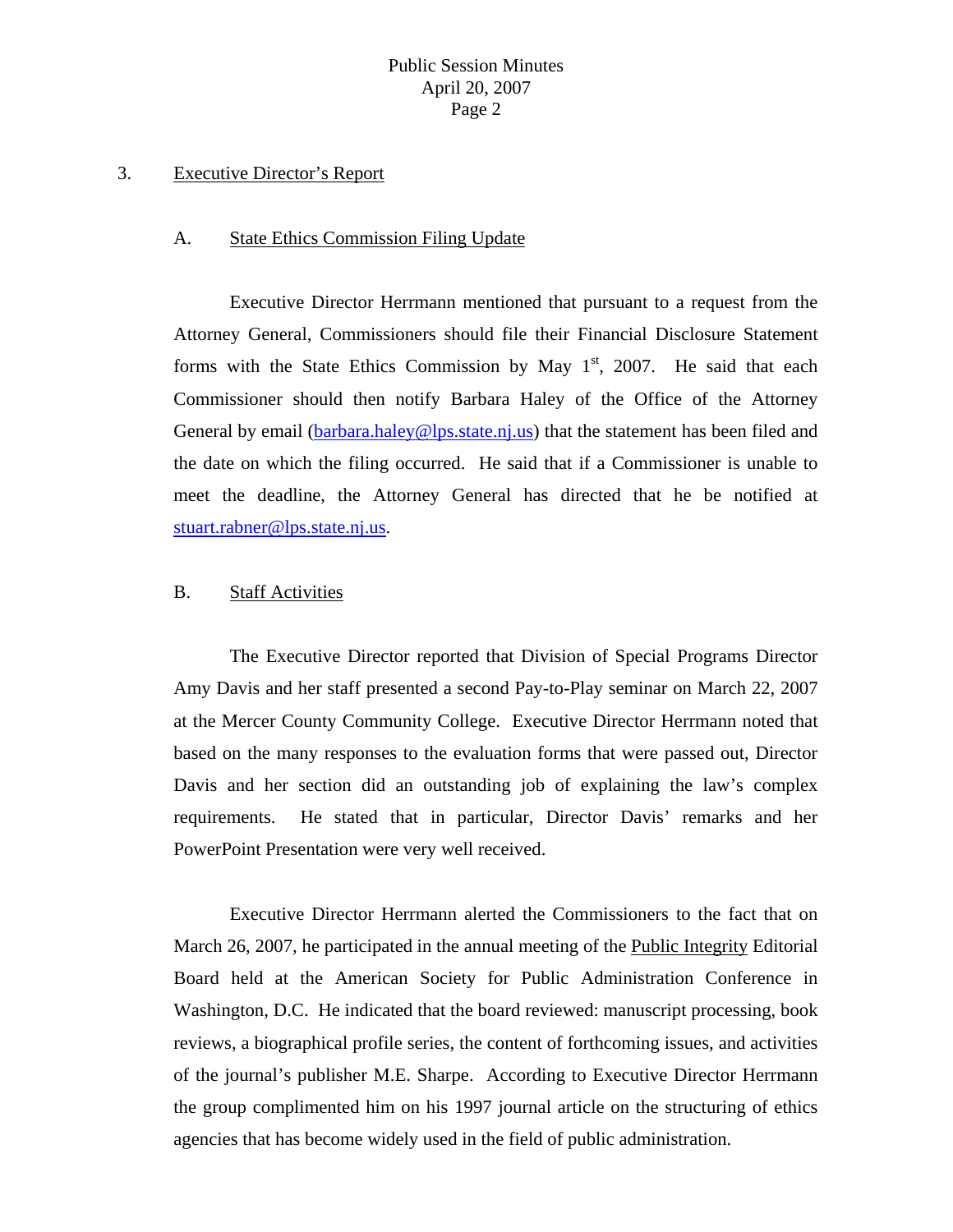The Executive Director stated that the Compliance Division reports that there are now 660 trained treasurers and 1,018 lobbyists. Dr. Herrmann also told the Commissioners that he recently finished the Seventh Edition of the "COGEL Campaign Financing and Lobbying Bibliography." He handed out copies to the Commissioners and said that the bibliography not only lists the standard references in the field but also presents the many general overviews of democratic government that establish a context for campaign finance and lobbying studies. Executive Director Herrmann mentioned that the new edition of 226 pages includes over 400 more entries than its predecessor. He said that a searchable version will be available on the COGEL website while bound copies will be available for purchase at the Commission for five dollars. The Executive Director thanked Research Associate Steve Kimmelman, Administrator Elbia Zeppetelli, and Executive Secretary Maureen Tilbury for their invaluable assistance on the project.

## C. Legislative Developments

 Executive Director Herrmann reported that on May 28, 2007, he was invited to attend Governor Jon S. Corzine's signing of the 2007 Clean Elections Pilot Project Act. The Executive Director noted that Assemblywoman Linda Greenstein, a former member of the 2005 Clean Elections Commission, very kindly complimented ELEC for its work on the previous pilot project of that year.

 Executive Director Herrmann added that on April 12, 2007, Deputy Director Brindle, Director of Finance and Administration Gary Alpert, and he attended the Department of Law and Public Safety's Assembly Budget Hearing. According to the Executive Director, ELEC received one technical question about the display of the Clean Elections administrative appropriation in the budget book.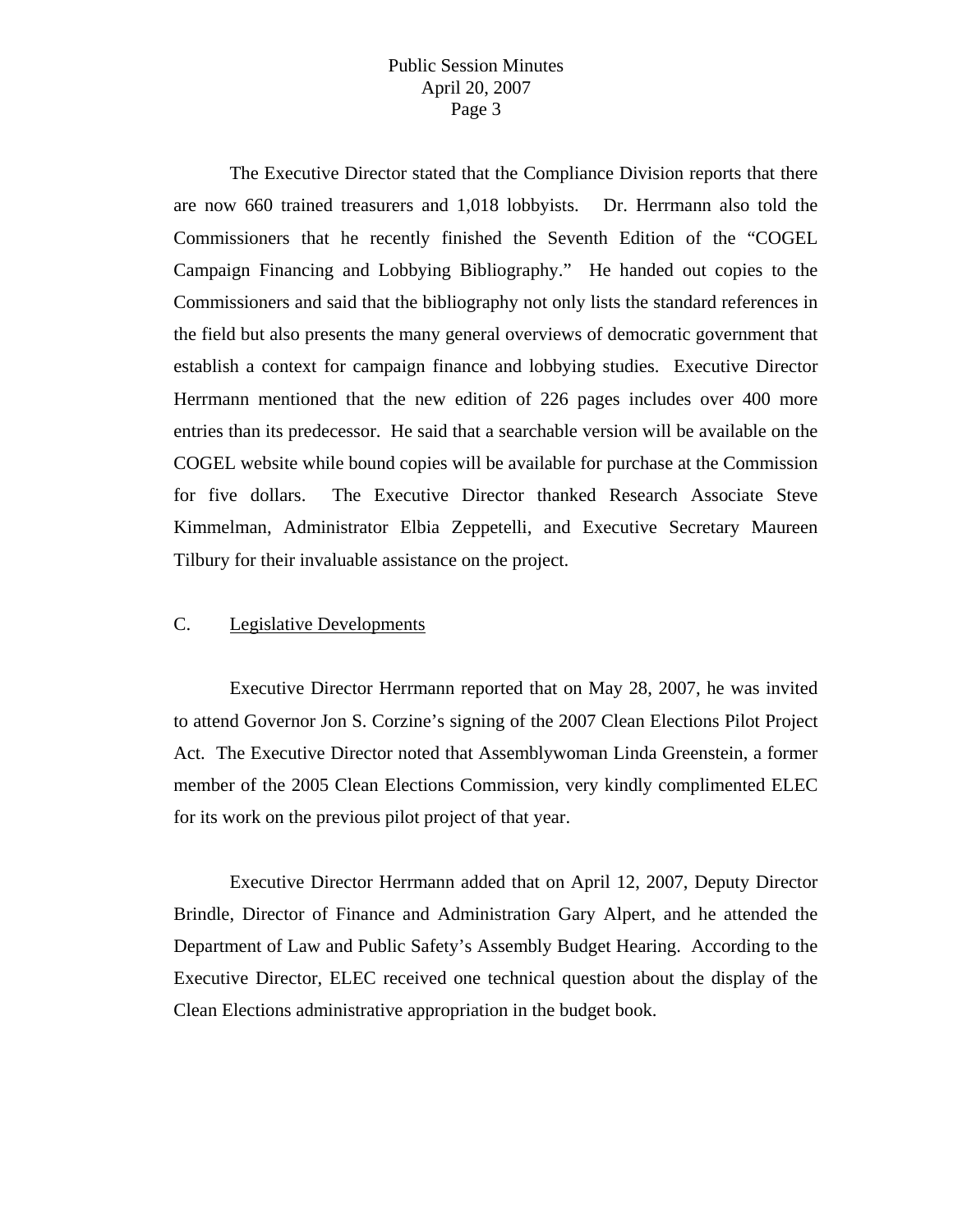#### D. Annual Report

 At this juncture Executive Director Herrmann presented a draft of the 2006 Annual Report to the Commissioners, indicating that it is due to the Legislature prior to May 1<sup>st</sup>. The Executive Director thanked the Project Manager, Deputy Director Brindle, and the rest of the staff who helped him put the report together. He then asked the Commissioners to contact him if they had any comments or suggestions.

## E. Spring/Early Summer Meeting Schedule

- May 15, 2007 at 11:00 a.m. in Trenton;
- June 19, 2007 at 11:00 a.m. in Trenton; and
- July 17, 2007 at 11:00 a.m. in Trenton.

## 4. Proposed New Rules to Implement the 2007 Clean Elections Pilot Project

 A discussion was conducted regarding the special adoption of rules to implement the 2007 Fair and Clean Elections Pilot Project Act (P.L. 2007, c.60), which was signed into law by Governor Corzine on March 28, 2007. Legal Director Massar summarized the major topics covered in the rules: definitions unique to Clean Elections, including the "qualifying period," "seed money contribution," "qualifying contribution," and Clean Election "Fund"; the requirement to file a Declaration of Intent to be a Certified Candidate; the requirement to collect 400 qualifying contributions to become a certified candidate; the requirement to file weekly submissions to become a certified candidate; the types of Clean Elections funds, including grant money and "rescue money"; the limitations on spending by a certified Clean Elections candidate; candidate ballot statements; and the Cleans Elections debate requirement.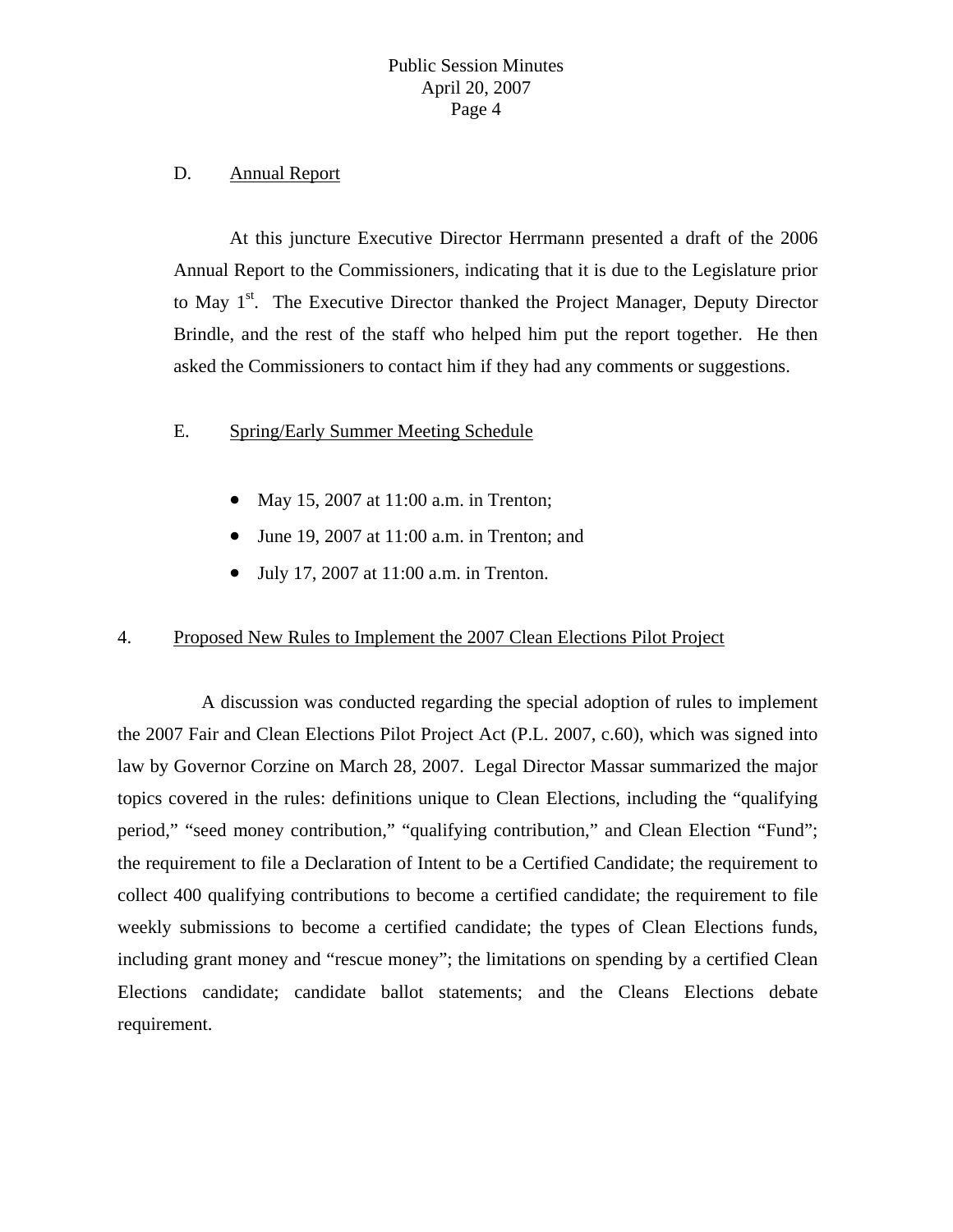The following were recognized by the Chair and offered comments:

 Ingrid Reed, Director, Eagleton New Jersey Project Sandy Matsen, League of Women Voters of New Jersey Marilyn Carpenteyro, New Jersey Citizen Action Gina Laplaca, Assembly Majority Office Frank Dominguez, Assembly Minority Office

 Commissioner Burstein suggested that the rules clarify that Clean Elections candidates are not permitted to participate in joint candidates committees and that the rules include a definition of "rescue money."

 On a motion by Commissioner Burstein, seconded by Vice Chair Tober and passed by a vote of 3-0, the Commission approved the special adoption text presented by staff, with the modification suggested by Commissioner Burstein, and directed staff to file the special adoption at the Office of Administrative Law.

 A court reporter was available to record the proceedings. The transcript will be available to the public for inspection upon request.

#### 5. Resolution to go into Executive Session

 On a motion by Commissioner Burstein, seconded by Vice Chair Tober and passed by a vote of 3-0, the Commission resolved to go into Executive Session to discuss anticipated litigation and the following matters, which will become public as follows:

A. Final Decision Recommendations in violation proceedings which will not become public. However, the Final Decisions resulting from those recommendations will become public not later than seven business days after mailing to the named respondents.